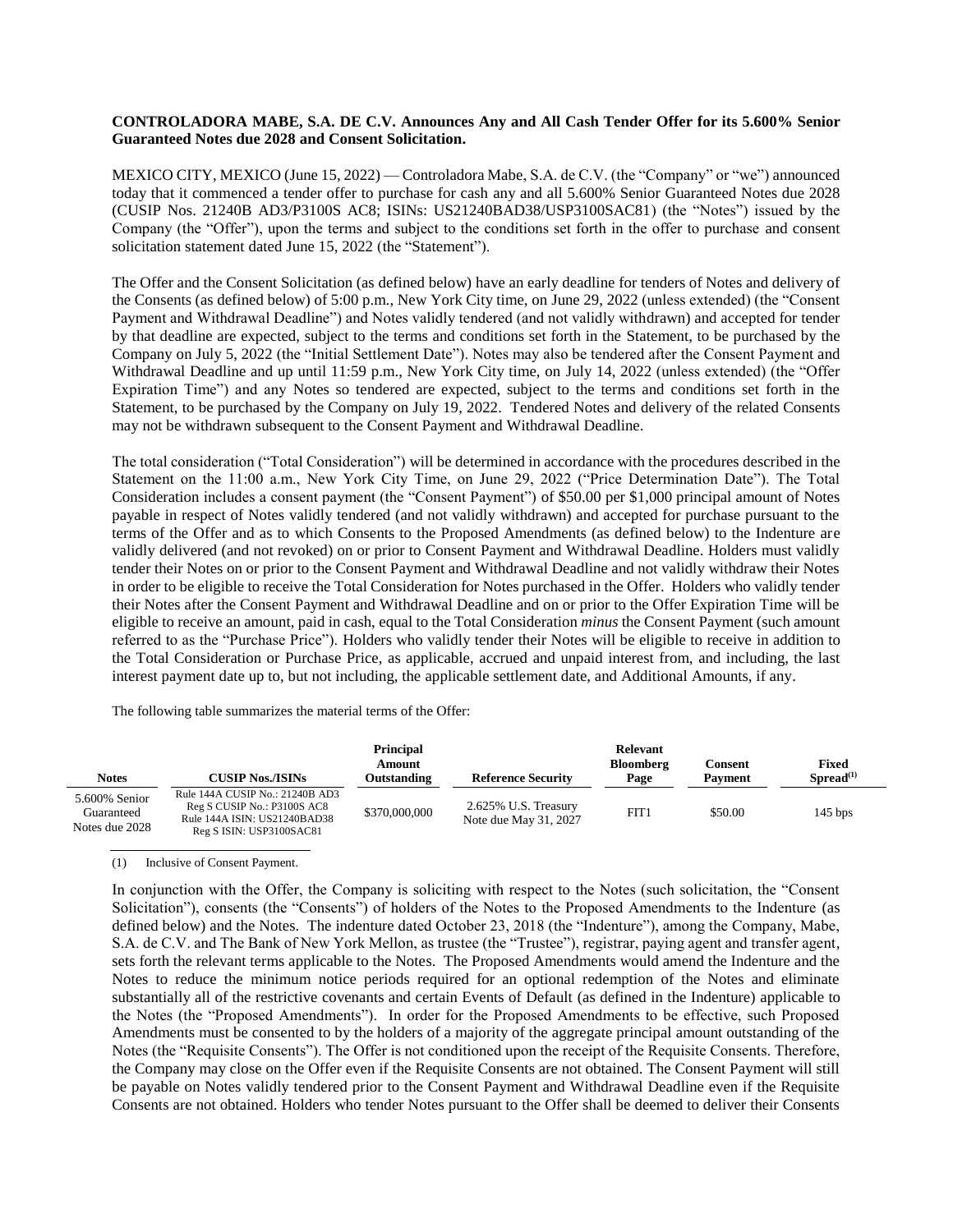to the Proposed Amendments. Holders may not deliver Consents in the Consent Solicitation without tendering their Notes in the Offer and may not revoke Consents without withdrawing the previously tendered Notes to which such Consents relate.

Notwithstanding any other provision of the Offer or the Consent Solicitation set forth in the Statement, the Company's obligation to accept for purchase, and to purchase, Notes validly tendered pursuant to the Offer (including the Company's obligation to make Consent Payments as part of the Total Consideration with respect to Consents delivered pursuant to the Consent Solicitation) is conditioned upon the satisfaction or waiver of: (i) the New Debt Condition (as defined in the Statement); and (ii) the General Conditions (as defined in the Statement). See "Conditions to the Offer and the Consent Solicitation" in the Statement.

Global Bondholder Services Corporation has been retained to act as tender agent and information agent for the Offer and Consent Solicitation (the "Tender Agent and Information Agent"). Copies of the Statement are available to holders of Notes from the Tender Agent and Information Agent at +1 (855) 654-2015.

BNP Paribas Securities Corp. and Citigroup Global Markets Inc. are acting as dealer managers for the Offer and solicitation agents for the Consent Solicitation. Questions regarding the Offer may be directed to BNP Paribas Securities Corp. at +1 (888) 210-4358 and Citigroup Global Markets Inc. at +1 (212) 723-6106 or +1 (800) 558-3745 (toll-free).

## **Disclaimer**

This press release must be read in conjunction with the Statement. This press release and the Statement contain important information which must be read carefully before any decision is made with respect to the Offer and the Consent Solicitation. If any holder of Notes is in any doubt as to the action it should take, it is recommended to seek its own legal, tax, accounting and financial advice, including as to any tax consequences, immediately from its stockbroker, bank manager, attorney, accountant or other independent financial or legal adviser. Any individual or company whose Notes are held on its behalf by a broker, dealer, bank, custodian, trust company or other nominee or intermediary must contact such entity if it wishes to participate in the Offer and the Consent Solicitation. None of the Company, the dealer manager, the information and tender agent and any person who controls, or is a director, officer, employee or agent of such persons, or any affiliate of such persons, makes any recommendation as to whether holders of Notes should participate in the Offer and the Consent Solicitation.

Neither the Statement nor any related documents have been filed with the U.S. Securities and Exchange Commission, nor have any such documents been filed with or reviewed by any federal or state securities commission or regulatory authority of any country. No authority has passed upon the accuracy or adequacy of the Statement or any related documents, and it is unlawful and may be a criminal offense to make any representation to the contrary.

In addition, neither the Statement nor any related documents have been filed with or been reviewed or authorized by the Mexican National Banking and Securities Commission (*Comisión Nacional Bancaria y de Valores*, the "CNBV"). The Company has not filed with the CNBV a request for authorization of the Offer and the Consent Solicitation. The Offer and the Consent Solicitation does not constitute a public offering in Mexico and it may not be publicly distributed in Mexico. The Offer and the Consent Solicitation may only be made available in Mexico to investors that qualify as institutional or accredited investors (*inversionistas institucionales* or *inversionistas calificados*), solely pursuant to the private offering exemption set forth in article 8 of the Mexican Securities Market Law (*Ley del Mercado de Valores*) and regulations thereunder. Neither the Statement nor any related documents may be publicly advertised, marketed, distributed in Mexico. Furthermore, the CNBV has not confirmed the accuracy or determined the adequacy of this Offer.

The Offer and the Consent Solicitation is being made solely on the terms and conditions set forth in the Statement. Under no circumstances shall this press release constitute an offer to buy or the solicitation of an offer to sell the Notes or any other securities of the Company or any of its subsidiaries. The Offer and the Consent Solicitation is not being made to, nor will the Company accept tenders of Notes from, holders in any jurisdiction in which the Offer and the Consent Solicitation or the acceptance thereof would not be in compliance with the securities or blue sky laws of such jurisdiction.